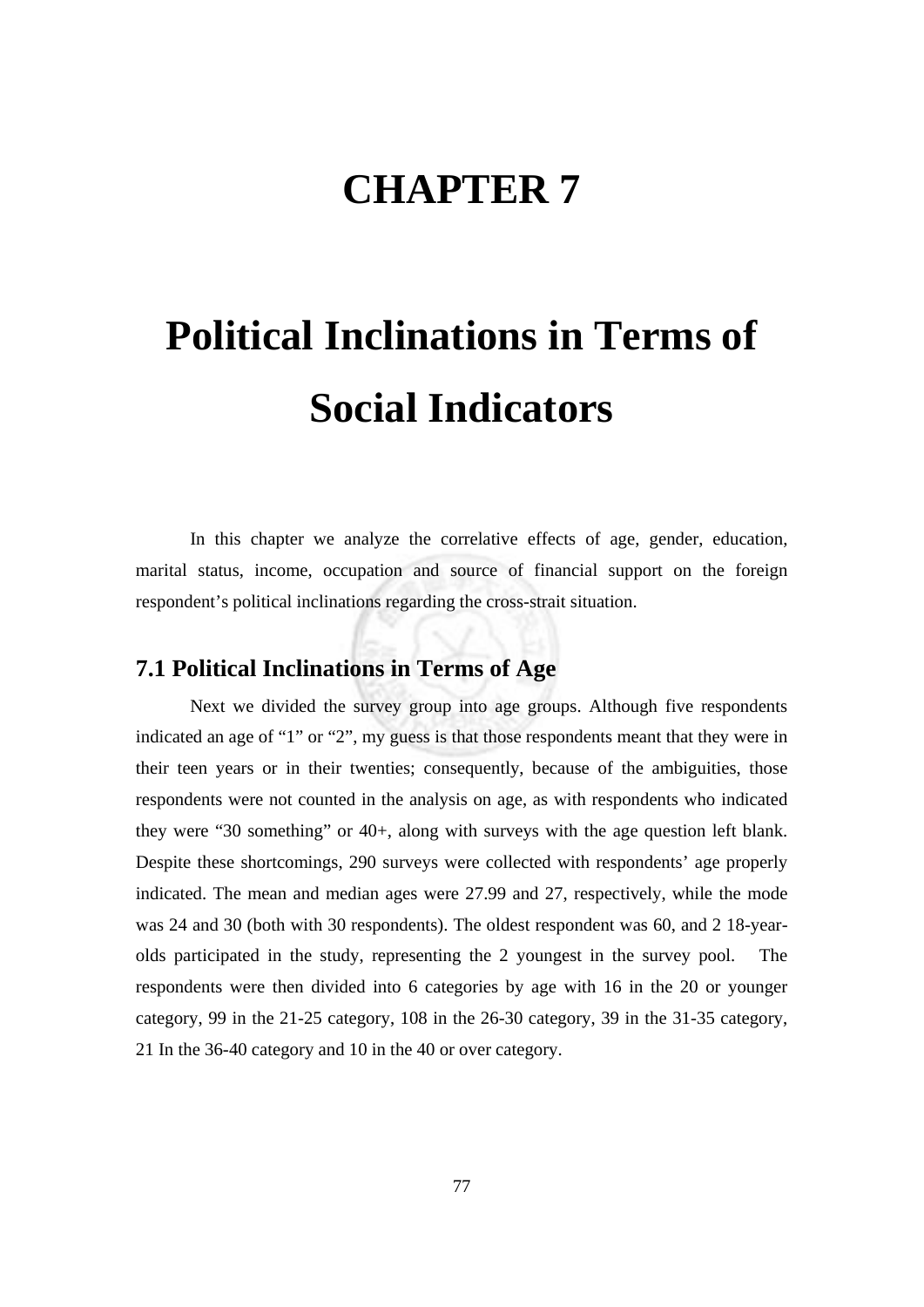| Years         | Total | $\overline{\phantom{0}}$<br>Unification now | Ņ<br>Independence now | $\mathfrak{S}$<br>Unification later | $\ddot{+}$<br>Independence later | Ņ<br>Decide later | 6-<br>Status quo forever | $\varphi$<br>No answer | Weird answer<br>$\tilde{\mathbf{x}}$ |
|---------------|-------|---------------------------------------------|-----------------------|-------------------------------------|----------------------------------|-------------------|--------------------------|------------------------|--------------------------------------|
| 20 or younger |       |                                             |                       |                                     |                                  |                   |                          |                        |                                      |
| No.           | 16    | $\boldsymbol{0}$                            | 5                     | 1                                   | $\overline{4}$                   | 5                 | $\boldsymbol{0}$         | $\overline{2}$         | $\boldsymbol{0}$                     |
| $(\%)$        | (100) | (0)                                         | (31.2)                | (6.2)                               | (25.0)                           | (31.2)            | (0)                      | (12.5)                 | (0)                                  |
| $21 - 25$     |       |                                             |                       |                                     |                                  |                   |                          |                        |                                      |
| No.           | 99    | $\overline{2}$                              | 9                     | 19                                  | 28                               | 23                | 8                        | 9                      | $\mathbf{1}$                         |
| $(\%)$        | (100) | (2.0)                                       | (9.0)                 | (19.1)                              | (28.2)                           | (23.2)            | (8.0)                    | (9.0)                  | (1.0)                                |
| $26 - 30$     |       |                                             |                       |                                     |                                  |                   |                          |                        |                                      |
| No.           | 108   | 3                                           | 8                     | 19                                  | 27                               | 23                | 8                        | 14                     | 5                                    |
| $(\%)$        | (100) | (2.7)                                       | (7.4)                 | (17.5)                              | (25.0)                           | (21.2)            | (7.4)                    | (12.9)                 | (4.6)                                |
| $31 - 35$     |       |                                             |                       |                                     |                                  |                   |                          |                        |                                      |
| No.           | 39    | $\boldsymbol{0}$                            | 5                     | 7                                   | 6                                | 9                 | 3                        | $\boldsymbol{0}$       | 9                                    |
| (%)           | (100) | (0)                                         | (12.8)                | (17.9)                              | (15.3)                           | (23.0)            | (7.6)                    | (0)                    | (23.0)                               |
| $36 - 40$     |       |                                             |                       |                                     |                                  |                   |                          |                        |                                      |
| No.           | 21    | $\boldsymbol{0}$                            | $\overline{2}$        | $\overline{2}$                      | $\overline{4}$                   | 3                 | $\overline{4}$           | 6                      | $\overline{0}$                       |
| $(\%)$        | (100) | (0)                                         | (9.5)                 | (9.5)                               | (19.0)                           | (14.2)            | (19.0)                   | (28.5)                 | (0)                                  |
| Over 40       |       |                                             |                       |                                     |                                  |                   |                          |                        |                                      |
| No.           | 10    | $\overline{2}$                              | $\mathbf{1}$          | $\mathbf{1}$                        | $\overline{2}$                   | $\mathbf{1}$      | $\mathbf{1}$             | $\overline{2}$         | $\boldsymbol{0}$                     |
| (%)           | (100) | (20.0)                                      | (10.0)                | (10.0)                              | (20.0)                           | (10.0)            | (10.0)                   | (20.0)                 | (0)                                  |

**Table 7-1:** Foreigners' Political Inclinations in Terms of Their Age

 The results show that those 20 or younger are the most likely to support independence with 56.2% of the 16 supporting independence now or later. The results show that respondents aged 36 or older are most prone to leave the question blank, with 28.5% of those who are between 36-40 leaving the question blank and 20% for those 40 and older. In contrast, the younger age categories left the last question blank at a rate between 0% and 12.9%.

The results also show that the 40 or older crowd were among the 5 who rated answer 1 **—** unification now **—** with 20%, highest followed by those aged 26-30 (2.7%) and those 21-25 (2%). As for response 2, those in the 20 or younger age group stand out most by rating independence now at a rate of 31.2% (the same figure as they had rated status quo forever), which was followed by those 40, 20% of whom supported option 2. For answer 3, those in the 21-25, 26-30 and 31-35 rated the question in proximate range with each other indicating support of unification later at figures of 19.1%, 17.5% and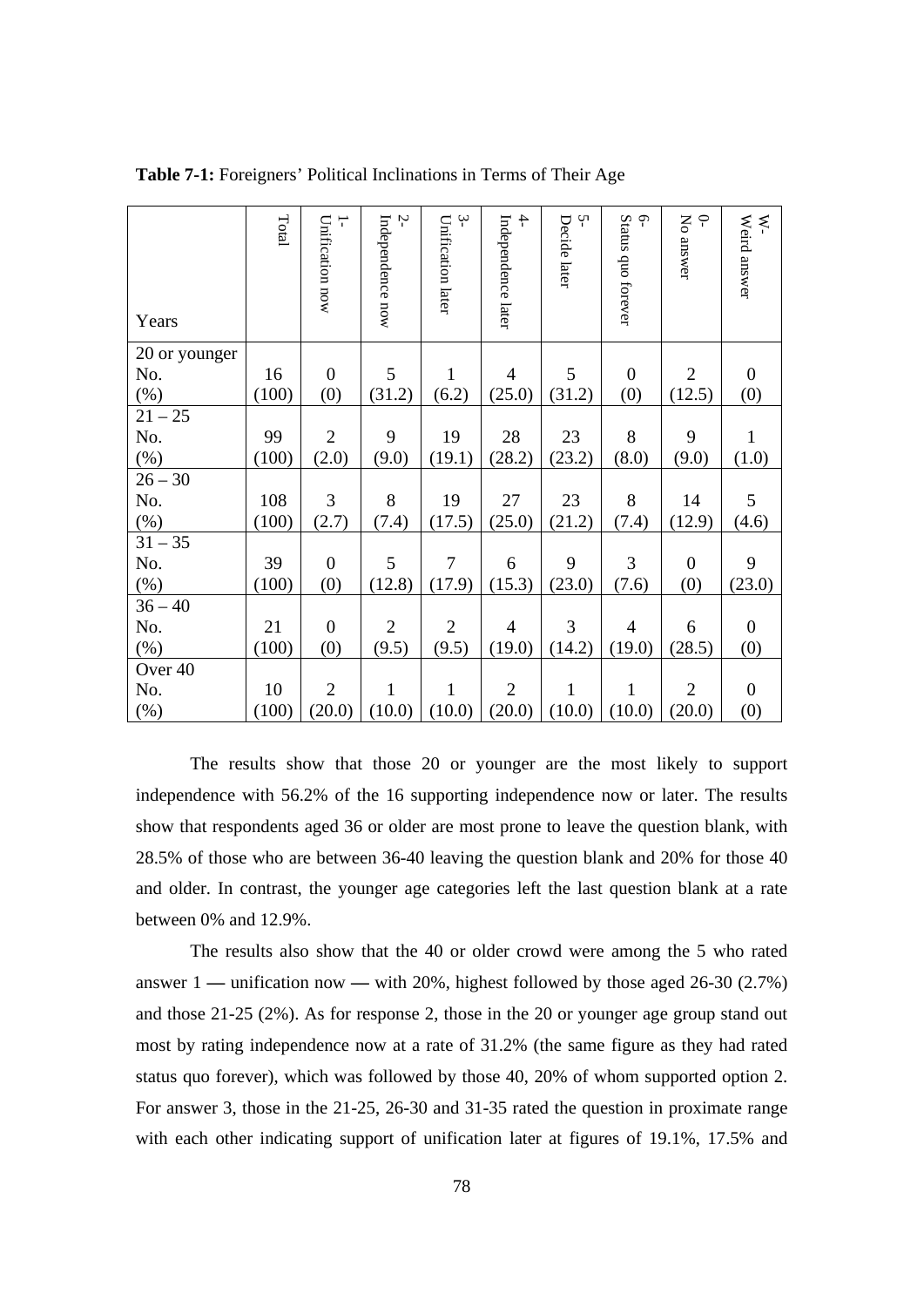17.9% respectively. On question 4 **—** status quo now, independence in the future **—** the 31-35 age group diverged from the 21-25 and 26-30 age group, as well as the 20 and under age group. Whereas only 15.3% of those 31-35 supported the answer 4, respondents 20 and under, 21-25 and 26-30 supported status quo now independence later at a rate of 25%, 28.2% and 25%, respectively. Respondents from the 36-40 and over 40 age groups also saw similar rates of support for question 4, which were 19% and 20%, respectively, putting their level of support of the larger grouping of 20 and under, 21-25 and 26-30 and the grouping of respondents who were 31-35. As for answer choice 5, the age group of 20 or younger had the highest level of support at 31.2%, much higher than the support levels of those respondents in the 21-25, 26-30 31-40 and over 40 with 23.2%, 21.2%, 23%, 14.2% and 10%, respectively. But for question 6, the level of support for status quo forever was 0%, whereas the corresponding figures for 21-25, 26-30, 31-35, 36-40 and 40 and over were 8%, 8%, 7.6%, 19% and 10% respectively.

 Based on the above analysis, we can see that all age groups, except for the over 40 category, are more pro-independence at some point in time, verses unification at some point in time. Namely, whereas the over 40 age group rated both unification at some point in time and independence at some point in time at 30% each, they can be seen as the major outlier of the major age groups. Namely, respondents were much more prone to be pro-independence at some point in time than any other category with those 20 or younger supporting it 56.2% of the time, followed by 21-25 age group 37.2% of the time, then by 26-30 age group 32.4% of the time, then by 31-35 28.1% of the time and by the 36-40 age group 28.5% of the time. It is noteworthy that the data suggests that as one gets older, he or she becomes less likely to support independence at some point in time, while the support rate tapers off at 30% for those 40 or older. Regretfully, our survey efforts yielded only three respondents who were 50 or older. Unpredictably, those respondents answered 1, 3 and 4, respectively, and thus highlighting the need for more older aged respondents included in the survey.

The 21-25, 26-30, 31-31, and 36-40 age groups supported unification now or in the future within a narrow band of nearly 18% and a little over 21% with 21.2%, 19.7%, 17.9% and 21.0%, respectively. While those aged 40 or over supported unification now or later 30% of the time, the results might be misleading because of the small number of respondents. The 20 or younger group is also least likely to support unification option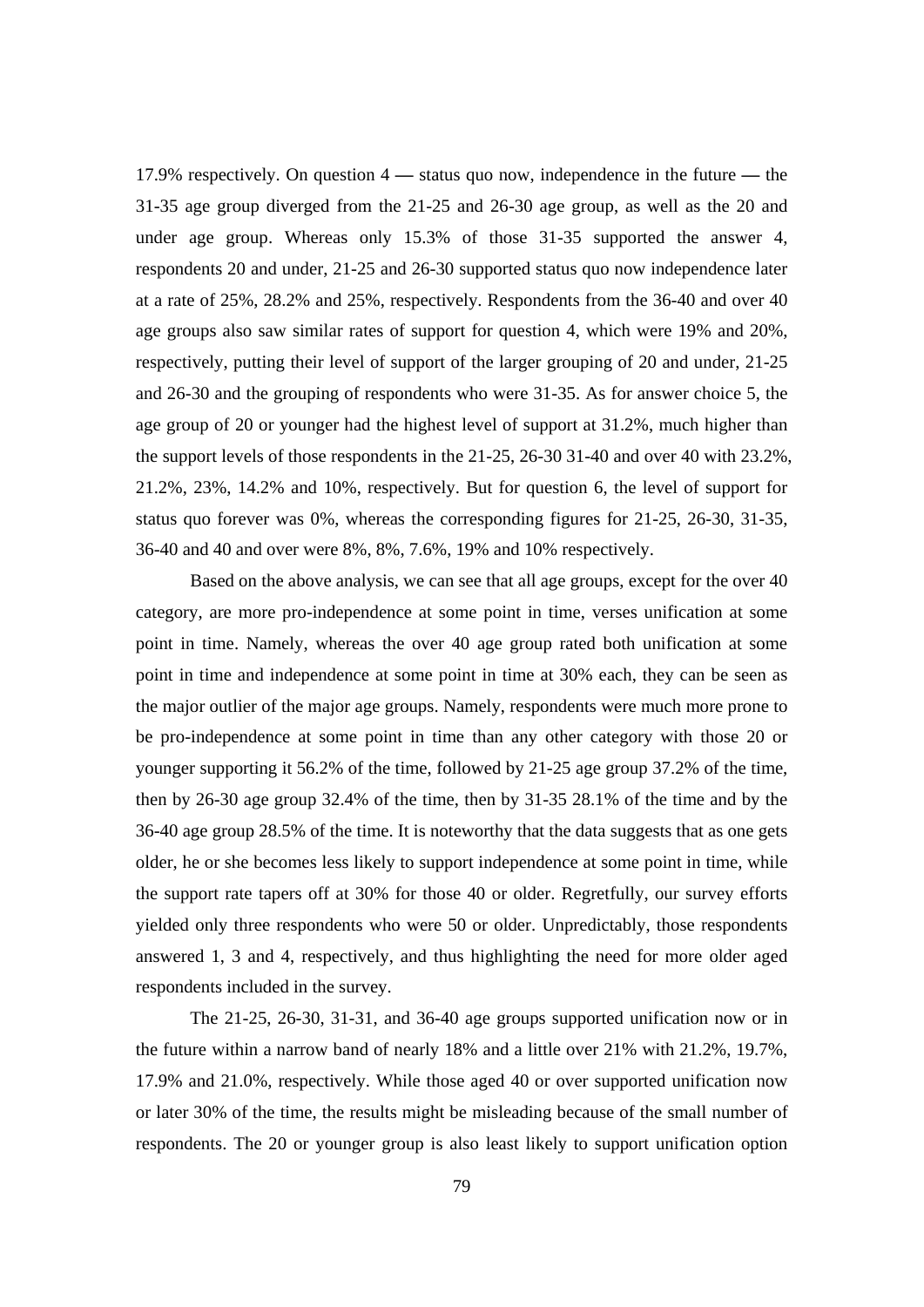choices, with only 6.2% of the respondents supporting the response. This means that there is almost a nine-fold increase in support for pro-independence now or later verses pro-unification now or later, whereas the disparity between pro-unification now or later and pro-independence now sees a little less than twice the support for independence now or later compared to unification among 21-25 year olds, about 1.6X among the 26-30 age group, about 1.5X among those 31-35, a little over 1.3X among those 36-40, and 1X among those 40 or older.

#### **7.2 Political Inclinations in Terms of Gender**

 In terms of gender, 195 surveys were collected from males and 104 from females. The results show that males were about twice as likely to leave the last question blank compared to females **—** 27.6% verses 13.4%, respectively **—** and that leaving the question blank was the most popular answer among males, whereas the most popular response for females was status quo now, move toward unification or independence in the future, a figure about 5% higher than the corresponding statistic for males. Both males and females both rated questions 1 and 2 **—** move toward unification now and move toward independence now **—** about equally at 2.5% for males and 1.9%, whereas 9.7% of males said they supported independence now and 10.5% of females supported it.

|         | Total | Unification now<br>÷ | Ņ<br>Independence now | $\ddot{ }$<br>Unification later | $\ddot{+}$<br>Independence<br>later | Ņ<br>Decide later | Status<br>$\varphi$<br>$\rm dno$<br>forever | $\varphi$<br>Š<br>answer | ₹<br>Weird answer |
|---------|-------|----------------------|-----------------------|---------------------------------|-------------------------------------|-------------------|---------------------------------------------|--------------------------|-------------------|
| Male    |       |                      |                       |                                 |                                     |                   |                                             |                          |                   |
| No.     | 195   | 5                    | 19                    | 30                              | 52                                  | 39                | 15                                          | 29                       | 6                 |
| $(\% )$ | 100)  | (2.5)                | (9.7)                 | (15.3)                          | (26.6)                              | (20)              | (7.6)                                       | (27.6)                   | (3.0)             |
| Female  |       |                      |                       |                                 |                                     |                   |                                             |                          |                   |
| No.     | 104   | $\overline{2}$       | 11                    | 20                              | 19                                  | 26                | 10                                          | 14                       | $\overline{2}$    |
| $(\%)$  | 100)  | (1.9)                | (10.5)                | (19.2)                          | (18.2)                              | (25.0)            | (9.6)                                       | (13.4)                   | (1.9)             |

**Table 7-2:** Foreigners' Political Inclinations in Terms of Their Gender

 Aside from differences in their willingness to answer the question, males and females differed most on the issue of moving toward independence later or moving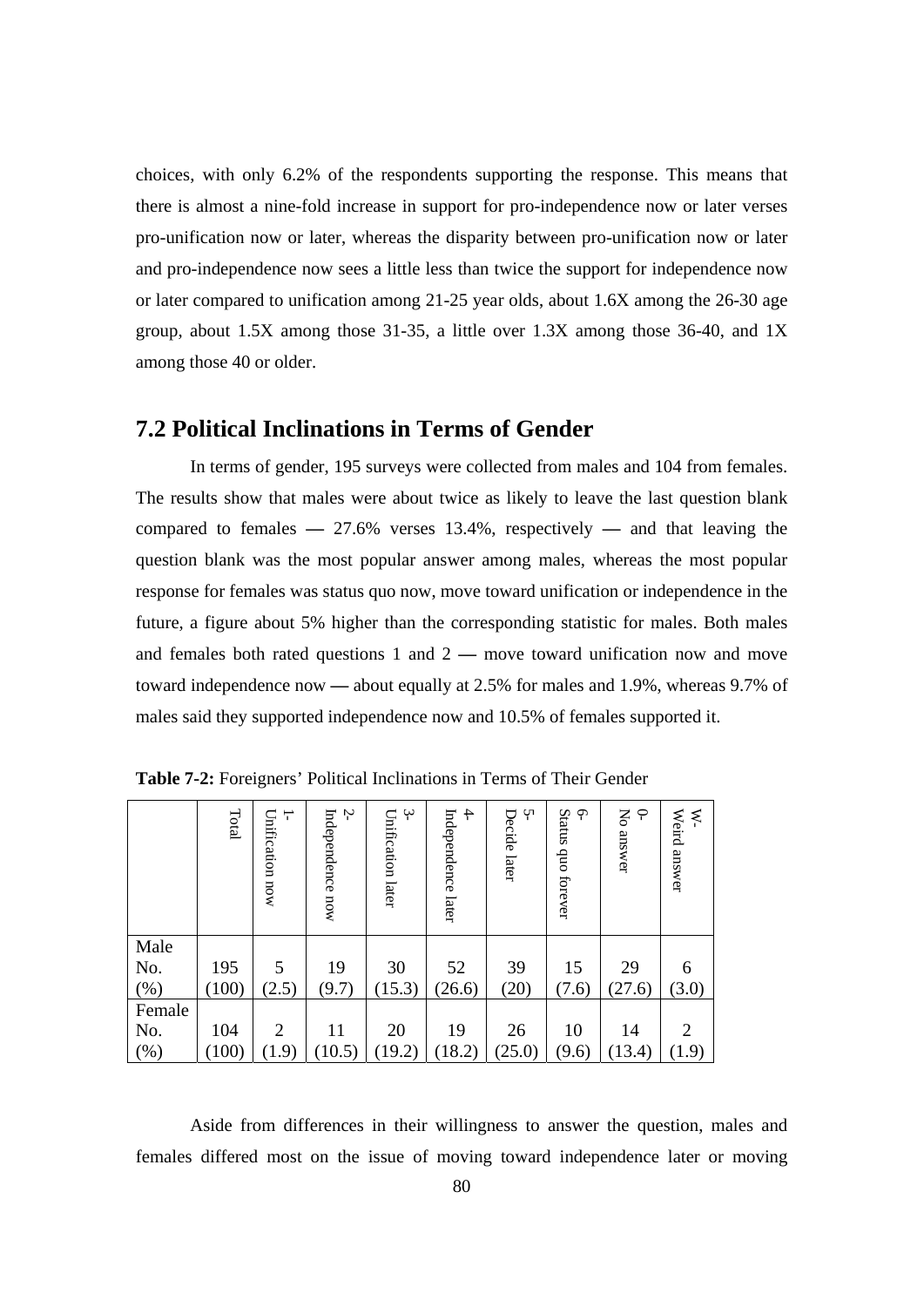toward unification later. Over a quarter of males (26.6%) supported independence later whereas less than 1 in 5 (18.2%) of females supported it. The fissure also becomes clear on answer 3. Whereas 15.3% of males opted for status quo now and unification later, 19.2% of females supported it, a full percentage point higher than the rate at which supported status quo now and unification later. On the whole though, both genders seem to be more in support of independence now or later rather than unification now or later, with over  $1/3$  of males  $(36.6%)$  supporting either question 2 and 4, whereas correspondingly 28.7% supported either one of the two options. In contrast males supported answer 1 and 3 17.8% of the time and the corresponding statistic for females was 21.1%.

#### **7.3 Political Inclinations in Terms of Education**

 In terms of highest education, information was gathered from 31 respondents with middle school or lower, 101 with a high school degree, 122 with an undergraduate degree and 45 with a master's degree or higher; 2 respondents out of the entire sample did not include a response on the education question. Results show that one's likelihood to answer the last question is positively correlated with the more education one has attained. 38.7% of those with middle school or lower did not answer the question, whereas for the corresponding figure was 29.7%, 2.4% and 2.2% for those with high school degrees, undergraduate degrees and master's degrees, respectively.

It also shows that those who have attained higher education are much more likely to respond to the question by up to 17.5X. Those with middle school or lower were also most likely to support either moving to independence or unification now, as compared to those with high school, undergraduate or master's degrees or higher. Namely, those with middle school degree or lower supported unification now 9.5% of the time while the corresponding figure for the other highest education levels were 1.9%, 0.8%, 4.4%, respectively. Meanwhile, those with middle school or lower supported independence now 23.8% of the time, substantially more than the other groupings based on education, namely 11.8%, 8.1%, 6.6%, respectively. The figures suggest that as one attains more education, their inclinations toward the cross-strait issue might be less extreme in that those with higher education are less likely to support action towards independence or unification now.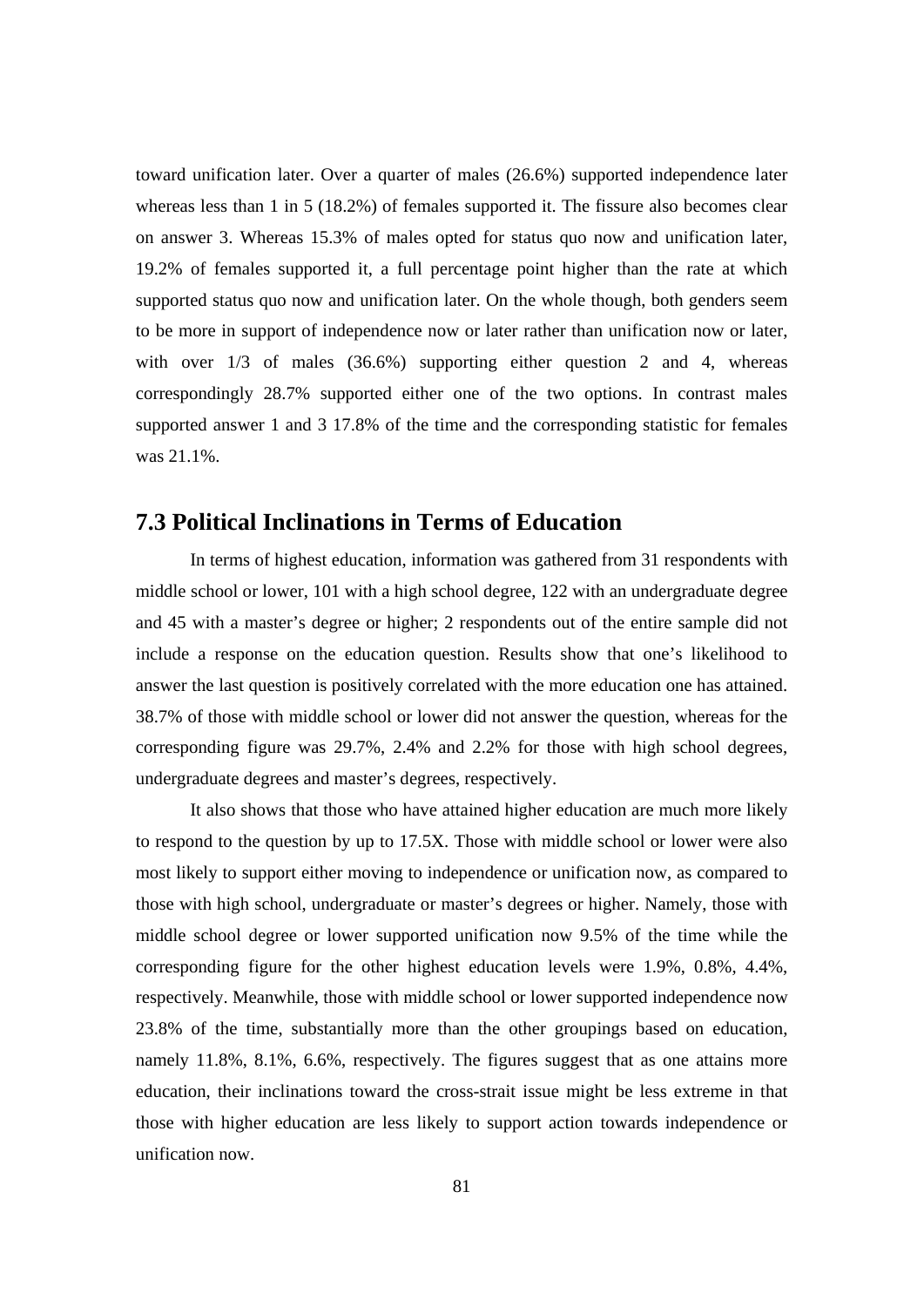|                    | Total | Unification now<br>T | Ņ<br>Independence now | ب<br>Unification later | $\ddot{+}$<br>Independence later | Y١<br>Decide later | $\varphi$<br>Status quo forever | Š<br>P<br>answer | Weird answer<br>⋞ |
|--------------------|-------|----------------------|-----------------------|------------------------|----------------------------------|--------------------|---------------------------------|------------------|-------------------|
| Less than          |       |                      |                       |                        |                                  |                    |                                 |                  |                   |
| <b>High School</b> |       |                      |                       |                        |                                  |                    |                                 |                  |                   |
| No.                | 31    | $\overline{2}$       | 5                     | 3                      | 1                                | 5                  | 3                               | 12               | $\theta$          |
| (%)                | (100) | (9.5)                | (23.8)                | (14.2)                 | (3.2)                            | (23.8)             | (14.2)                          | (38.7)           | (0)               |
| <b>High School</b> |       |                      |                       |                        |                                  |                    |                                 |                  |                   |
| No.                | 101   | $\overline{2}$       | 12                    | 14                     | 16                               | 15                 | 10                              | 30               | 2                 |
| (%)                | (100) | (1.9)                | (11.8)                | (13.8)                 | (15.8)                           | (14.8)             | (9.9)                           | (29.7)           | (1.9)             |
| Undergraduate      |       |                      |                       |                        |                                  |                    |                                 |                  |                   |
| No.                | 122   | 1                    | 10                    | 24                     | 41                               | 34                 | 6                               | 3                | 3                 |
| (%)                | (100) | (0.8)                | (8.1)                 | (19.6)                 | (33.6)                           | (27.8)             | (4.9)                           | (2.4)            | (2.4)             |
| Master or Higher   |       |                      |                       |                        |                                  |                    |                                 |                  |                   |
| No.                | 45    | $\overline{2}$       | 3                     | 9                      | 12                               | 10                 | 6                               | 1                | 2                 |
| (%)                | (100) | (4.4)                | (6.6)                 | (20.0)                 | (26.6)                           | (22.2)             | (13.3)                          | (2.2)            | (4.4)             |

**Table 7-3:** Foreigners' Political Inclinations in Terms of Their Education Level

 Support for status quo now and unification later seems positively correlated with one's highest level of education. The results of our survey suggests that those with a master's degree or higher support unification later 20% of time, whereas the corresponding statistic was 19.6% for undergraduates, 13.8% among high school and 14.2% with middle school or lower. However, the positive correlation is absent when the frequency of answer 4 **—** status quo now, independence later **—** is assessed. Namely, over 1/3 of undergraduates supported independence later, while only 1/5 of those who hold master's degrees or higher were, 1/6 of those with an undergraduate degree and about 1/30 of those with middle school degrees.

 Whereas about 1/4 of those with middle school or lower, an undergraduate degree or a Master's degree or higher supported maintaining the status quo and decide the sovereignty question later, those with a high school degree, supported option 5 about 1/3 lower, at  $14.8\%$ , than the corresponding groups. Those with a undergraduate degree, however, represented the group with the lowest support for keeping the status quo forever, with only 4.9% support rate, which is almost half of high school graduates  $(9.9\%)$ , one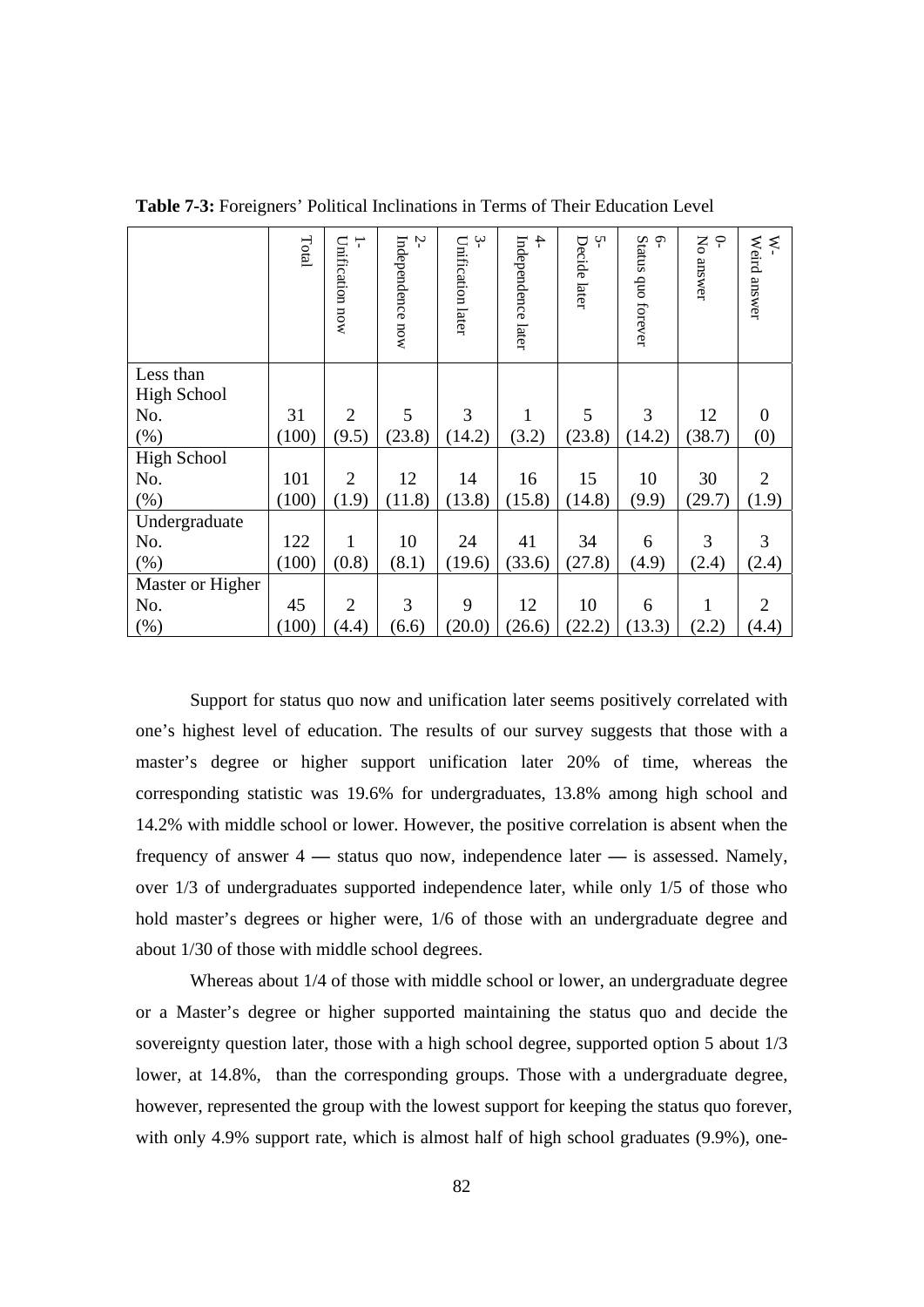fourth of middle school education or less and nearly one-third of those with Master's degree or higher.

 Taken together this means that those with master's degree or higher and middle school or lower support unification at some point in time a little less this  $\frac{1}{4}$  the time, while those with undergraduates are marginally lower at 20.4% of the time. The age group representing the lowest support for unification now or later is the high school degree or higher group. Based on these results it is difficult to determine whether the independent variable of education can be correlated with pro-unification. In contrast, the answer choices in support of either independence now or independence later were most favored among those with undergraduate degrees, with 41.7%, followed by master's degree with 33.2%. Students with middle school or less and students with high school degrees supported independence now or later almost equally, with the corresponding figures of 27.0% and 27.6% respectively. This shows that those with higher education the more likely they are to support independence.

#### **7.4 Political Inclinations in Terms of Marital Status**

 In terms of marital status, questionnaires were collected from 235 people who were single and 59 married, nearly a 4:1 ratio the statistics suggest that those who are single tend to be much more decided on the whether they support independence or unification than are married people. The prevalence of single people here may allude to the fact that for many, Taiwan has become a destination for single and mobile people to find work. Our study reveals that of those respondents who indicated their marital status and how long they plan to stay in Taiwan **—** 173 singles and 45 married **—** 71% of those who are single indicated they were leaving within the next 24 months, whereas the corresponding statistic for those who were single was only 40%. We contend that this unique correlation bespeaks the sense mobility one has if he or she was single. However, it is also possible that those who are married have spouses in other countries, which also presents a different set of priorities for men. Although the unique patterns of marriage is not directly the focus of this study, it helps to highlight a unique feature of the social stratification of foreigners in Taiwan.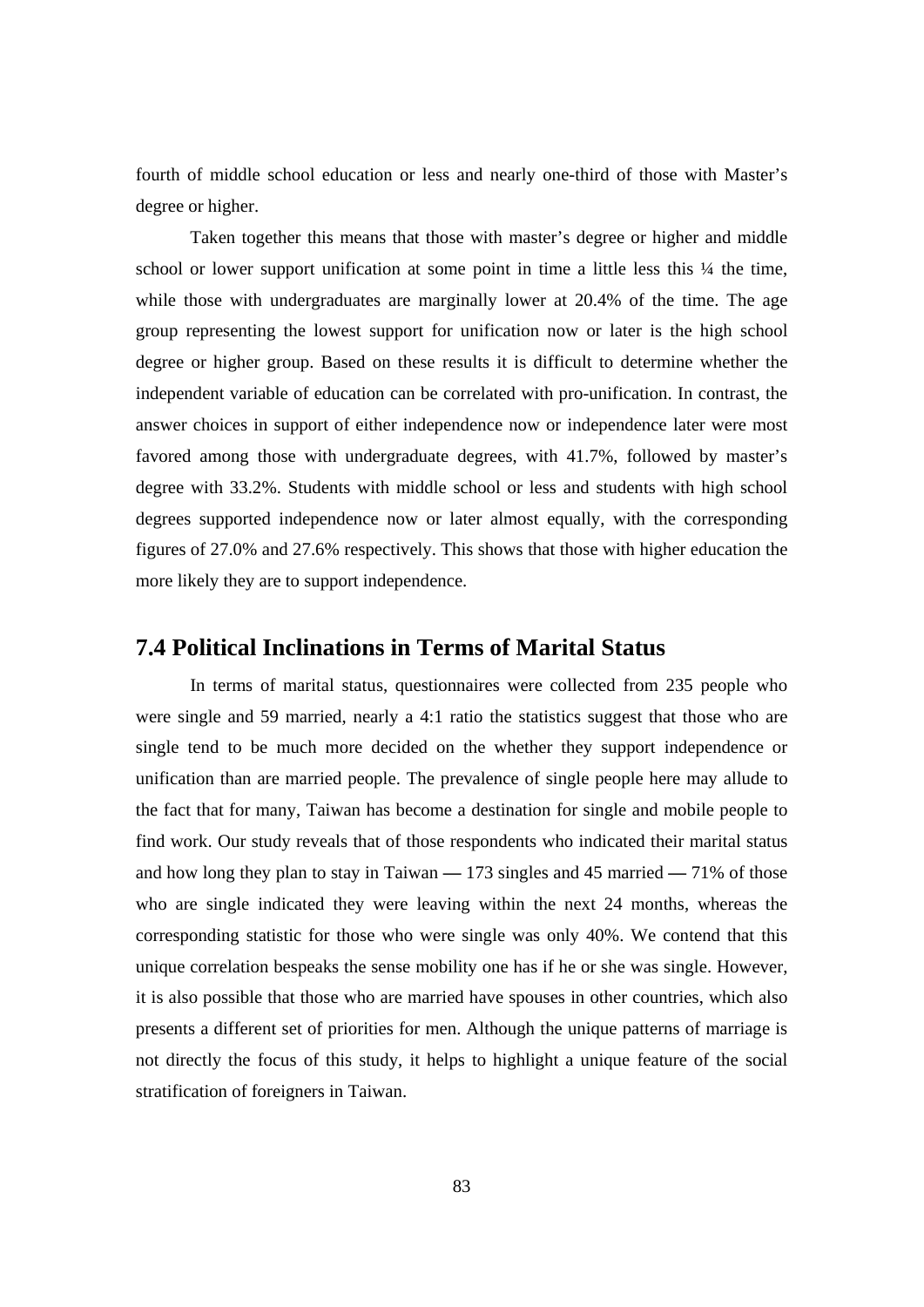|         | Total | ∸<br>Unification now | Ņ<br>Independence now | $\sim$<br>Unification later | $\ddot{}$<br>Independence<br>later | Ļ٨<br>Decide later | Status<br>Ģ<br>quo forever | $\varphi$<br>Ķ<br>answer | ⋞<br>Weird answer |
|---------|-------|----------------------|-----------------------|-----------------------------|------------------------------------|--------------------|----------------------------|--------------------------|-------------------|
| Single  |       |                      |                       |                             |                                    |                    |                            |                          |                   |
| No.     | 235   | 5                    | 26                    | 40                          | 65                                 | 54                 | 14                         | 25                       | 6                 |
| $(\%)$  | (100) | (2.1)                | (11.0)                | (17.0)                      | (27.6)                             | (22.9)             | (5.9)                      | (10.6)                   | (2.5)             |
| Married |       |                      |                       |                             |                                    |                    |                            |                          |                   |
| No.     | 59    | 2                    | 4                     | 8                           |                                    | 10                 | 10                         | 18                       | 2                 |
| $(\%)$  | (100) | (3.3)                | (6.7)                 | (13.5)                      | (11.8)                             | (16.9)             | (16.9)                     | (30.5)                   | (3.3)             |

**Table 7-4:** Foreigners' Political Inclinations in Terms of Their Marital Status

 Regarding the independence verses unification question, however, married people tended to be less willing to make a response with 30.5% who left the question blank and only 10.6% for single people. In spite of these deficiencies, single people tend to be more disaffected by the status quo. Whereas married people supported unification now only slightly higher than the unmarried (3.3% and 2.1%) respectively, the study also found that married people were less in support of answer 2 (move toward independence now), answer 3 (move toward unification now), answer 4 (status quo now, independence later), and answer 5 (status quo now, decide later). In fact, on the pro independence questions, the unmarried were almost twice as likely to support independence now or later compared to married people. The married, however, were almost three times as likely to support answer 6 (status quo forever). This reveals that the unmarried are much more likely to choose a side on the independence and unification issue than are married people, who would favor more the maintaining of the status quo.

#### **7.5 Political Inclinations in Terms of Income**

 Next we looked at income. The incomes ranged from 0 to NT\$200,000 per month. The incomes were grouped into following: 0-NT\$10,000/m. (33 respondents), NT\$11,000-NT\$20,000/m. (78 respondents), NT\$21,000-NT\$40,000/m (64 respondents), NT\$41,000-60,000/m (31 respondents), NT\$61,000-80,000/m (21 respondents), and NT\$80,000/m. and over (21). The survey yielded 248 respondents who answered the income question. In the two categories with the lowest incomes, we chose to separate the two income levels apart because they presented a clear division of occupations. Namely,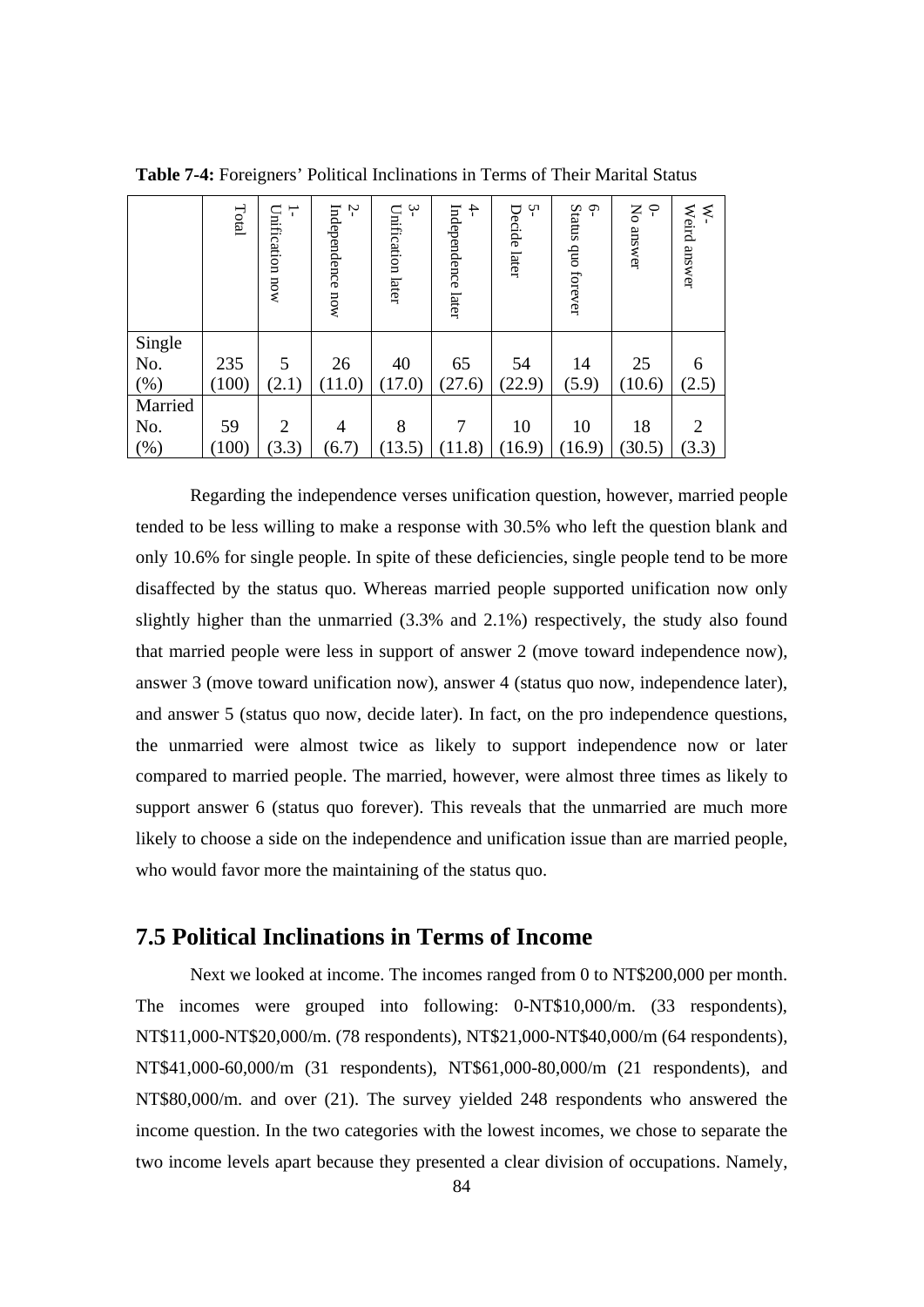21 out of the 33 or 63% of the respondents in the lowest income category were students. As for the NT\$11,000-NT\$20,000 bracket, 52 of the 78 or 2/3s of the respondents made incomes that hovered around NT\$15,000-\$16,000; almost 2 in 5 of the 78 were making exactly NT\$15,840, which is in act the amount that is commonly given to factory workers and caretakers, usually from Southeast Asian countries.

Delineating the \$NT10,000-NT\$20,000 categories helps to capture these economic realities. Moreover, since my survey sample is loaded highly with students, many of them who are not working had indicated NT\$30,000 as their monthly salary, their monthly allowance from scholarships such as the Taiwan Scholarship. Consequently, the NT\$21,000-\$40,000 category is filled mostly by students and teachers. Teachers, who are well represented by our study, generally predominate in the top three categories, that is, a salary that is at least NT\$41,000. The majority of teachers, though, make at least NT\$50,000 a month or more.

 The data reveals that those comprising of the group making \$10,001-\$20,000NT a month are most post prone to leave the last question blank with 34.6% doing so, followed by those making \$10,000 or less at 15%, followed by those making 21,000-40,000 at 7.8%. In contrast, the three categories demarcated NT\$41,000 or higher saw a response rate of 100% for the final answer. The relatively low rate of participation from the 21,000-40,000 income group helps illuminate the impact of socioeconomic status on participation, which is dismally lower among the group. It should also be unsurprising to find that 31 of the 66 total in the income group (31.8%) have received middles school or lower education and that 40 of the total had high school as their highest level of education (60.6%). This is in contrast to the categories denoting NT\$40,000 or more a month. Among the 125 respondents who fit into the higher income brackets, 78 of those had also revealed their education. Of the 80, 2 had middle school or lower (2.5), 6 had a high school degree (7.5%), 53 had an undergraduate degree (66.2%) and 13 had a master's degree (16.25). Since we have shown that respondents with higher education levels tend to answer the question, it should be unsurprising then that people with higher incomes tend to answer the question more since they are also more educated.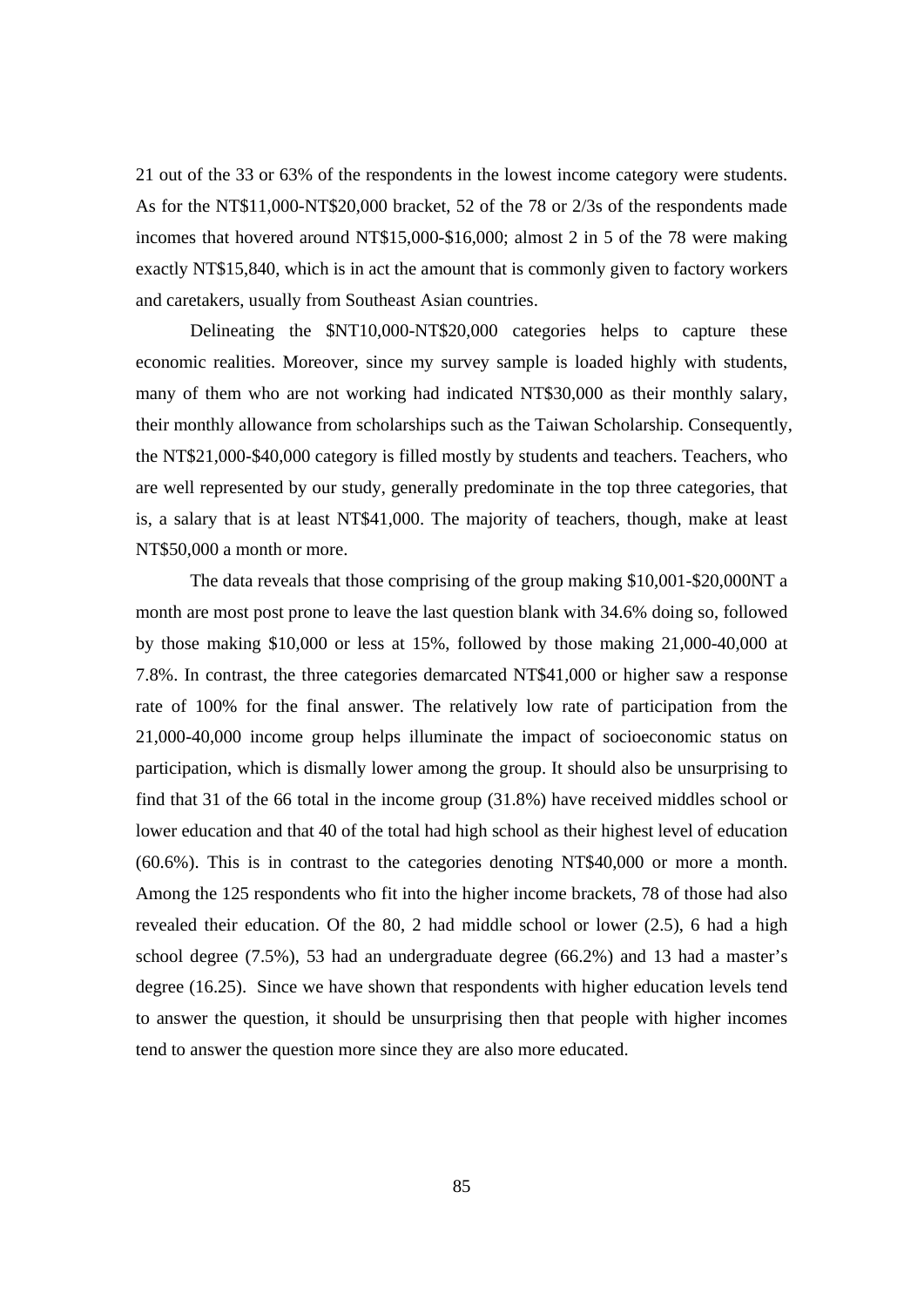| NT\$ per Month     | $\rm Total$ | Unification now<br>T | $\tilde{z}$<br>Independence now | $\ddot{ }$<br>Unification later | $\ddot{+}$<br>Independence later | Ņ<br>Decide later | $\gamma$<br>Status quo forever | $\mathsf{S}% _{0}^{X\rightarrow\mathsf{S}}\left( \mathsf{S}\right)$<br>P<br>answer | Weird answer<br>⋞ |
|--------------------|-------------|----------------------|---------------------------------|---------------------------------|----------------------------------|-------------------|--------------------------------|------------------------------------------------------------------------------------|-------------------|
| Less than $20,000$ |             |                      |                                 |                                 |                                  |                   |                                |                                                                                    |                   |
| No.                | 108         | $\overline{2}$       | $\tau$                          | 24                              | 15                               | 20                | 10                             | 28                                                                                 | 3                 |
| $(\%)$             | (100)       | (1.8)                | (6.4)                           | (22.0)                          | (13.7)                           | (18.3)            | (9.1)                          | (25.6)                                                                             | (2.7)             |
| $20,000 - 40,000$  |             |                      |                                 |                                 |                                  |                   |                                |                                                                                    |                   |
| No.                | 64          | 3                    | 4                               | 12                              | 17                               | 16                | 4                              | 5                                                                                  | 3                 |
| $(\% )$            | (100)       | (4.6)                | (6.6)                           | (18.7)                          | (26.5)                           | (25.0)            | (6.2)                          | (7.8)                                                                              | (4.6)             |
| $40,001 - 60,000$  |             |                      |                                 |                                 |                                  |                   |                                |                                                                                    |                   |
| No.                | 31          | $\overline{2}$       | $\overline{4}$                  | $\overline{4}$                  | 11                               | 9                 | 1                              | $\overline{0}$                                                                     | $\theta$          |
| $(\%)$             | (100)       | (6.4)                | (12.9)                          | (12.9)                          | (35.4)                           | (29.0)            | (3.2)                          | (0)                                                                                | (0)               |
| $60,001 - 80,000$  |             |                      |                                 |                                 |                                  |                   |                                |                                                                                    |                   |
| No.                | 21          | $\overline{0}$       | 5                               | $\overline{0}$                  | 7                                | 4                 | 4                              | $\overline{0}$                                                                     |                   |
| (% )               | (100)       | (0)                  | (23.8)                          | (0)                             | (33.3)                           | (19.0)            | (19.9)                         | (0)                                                                                | (4.7)             |
| Over 80,000        |             |                      |                                 |                                 |                                  |                   |                                |                                                                                    |                   |
| No.                | 21          | $\theta$             | 1                               | 5                               | 9                                | 3                 | 3                              | $\overline{0}$                                                                     | $\Omega$          |
| (% )               | (100)       | (0)                  | (4.7)                           | (23.8)                          | (42.8)                           | (10.7)            | (10.7)                         | (0)                                                                                | (0)               |

**Table 7-5:** Foreigners' Political Inclinations in Terms of Their Income

A main finding is that those making between 60,000 and 80,000 are least likely to support unification with 0% of those respondents choosing answer choice 1 (unification now) and 3 (status quo now, unification later). The other categories, however, hovered around a band with a minimum of 19.3% (40,000-60,000) and a maximum of 24% (0- 10,000). In terms of independence, those with higher incomes are generally more proindependence. For instance, almost half (47.5%) those with incomes of 80,000 or higher chose answer choice 2 (independence now) or 4 (status quo now, independence later). Correspondingly, the figure was 57% for those making 60,000-80,000; nearly 50% for those making  $41,000-60,000$  (48.3%), and a little over a third for those making  $0-10,000$ a month. The main anomaly is the 10,000-20,000 income group who only chose the questions 2 or 4 12.7% of the time. In contrast, the 41,000-60,000 income group can be seen as most likely to want to decide the unification/independence question at a later date, with nearly 3 in 10 (29%) selecting answer choice 5. Moreover, those making 80,000 or more are more likely to have their minds made up on the issue with merely 10.7% supporting status quo now and deciding later. In contrast the 60,000-80,000 income group was most likely to favor status quo forever with a figure of 19%.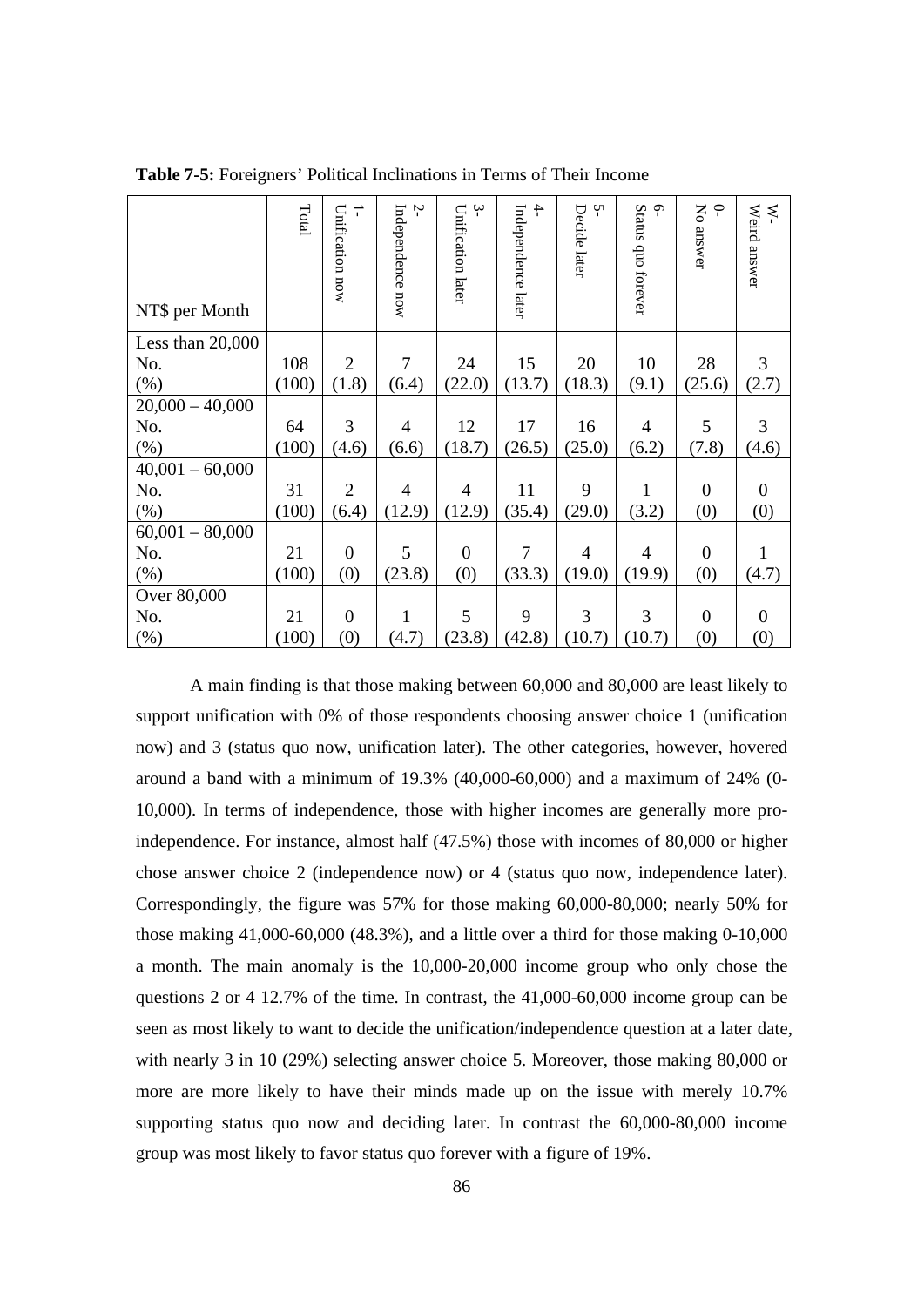#### **7.6 Political Inclinations in Terms of Occupation**

 Next we look at occupation. The respondent pool represented several professions including office workers, kitchen staff to visitors. 294 respondents participated in the question asking, "what do you do?" Of these, the highest frequency were from 95 students (32.3%), followed by 70 teachers (23.8%), followed by 48 factory workers (16.3%) and 22 caretakers (7.4%); together, they represented 79.8% of those who participated in the question. The factory workers and caretakers answered the last question with least frequency, represented by the figures 35.4% and 27.2% respectively. However, teachers were most prone to answer the question, with only 1.4% of them leaving the question blank, whereas for students the figure was correspondingly 3.1%. In all four cases, the respective professions chose answer 1 less than 5% of the time with caretakers responding 4.5% of the time, followed by students at 2.1% of the time, followed by factory workers at 2.0% of the time and by teachers at 1.4% of the time.

Among the four professions, students rated the option highest at just over ¼, nearly 10% higher than factory workers who ranked second highest in support for unification later, and dropping down to 8.5% among teachers. Oddly enough, our study suggests that caretakers were the biggest supporters of independence now, at 18.1%, among the four highest four high-frequency occupations, dropping down by about 1/3 for teachers to 12.8% and then dropping down again to 6.2% and 6.3% for factory workers and students, respectively. The low frequency may seem to contradict our previous findings suggesting that those who are female, with lower incomes, and from underdeveloped countries would be less in support of independence now.

However, we have already noted before that lower levels of education, especially those who have attained only middle school, are typically more in support of independence now, verses independence later or either unification now or unification later. According to our survey sample, 8 out of 22 caretakers (36.3%) had educations of middle school or lower. Also, 14 of the caretakers had only a high school degrees, which was ranked second highest in supporting immediate impendence, according to the preceding words on education levels.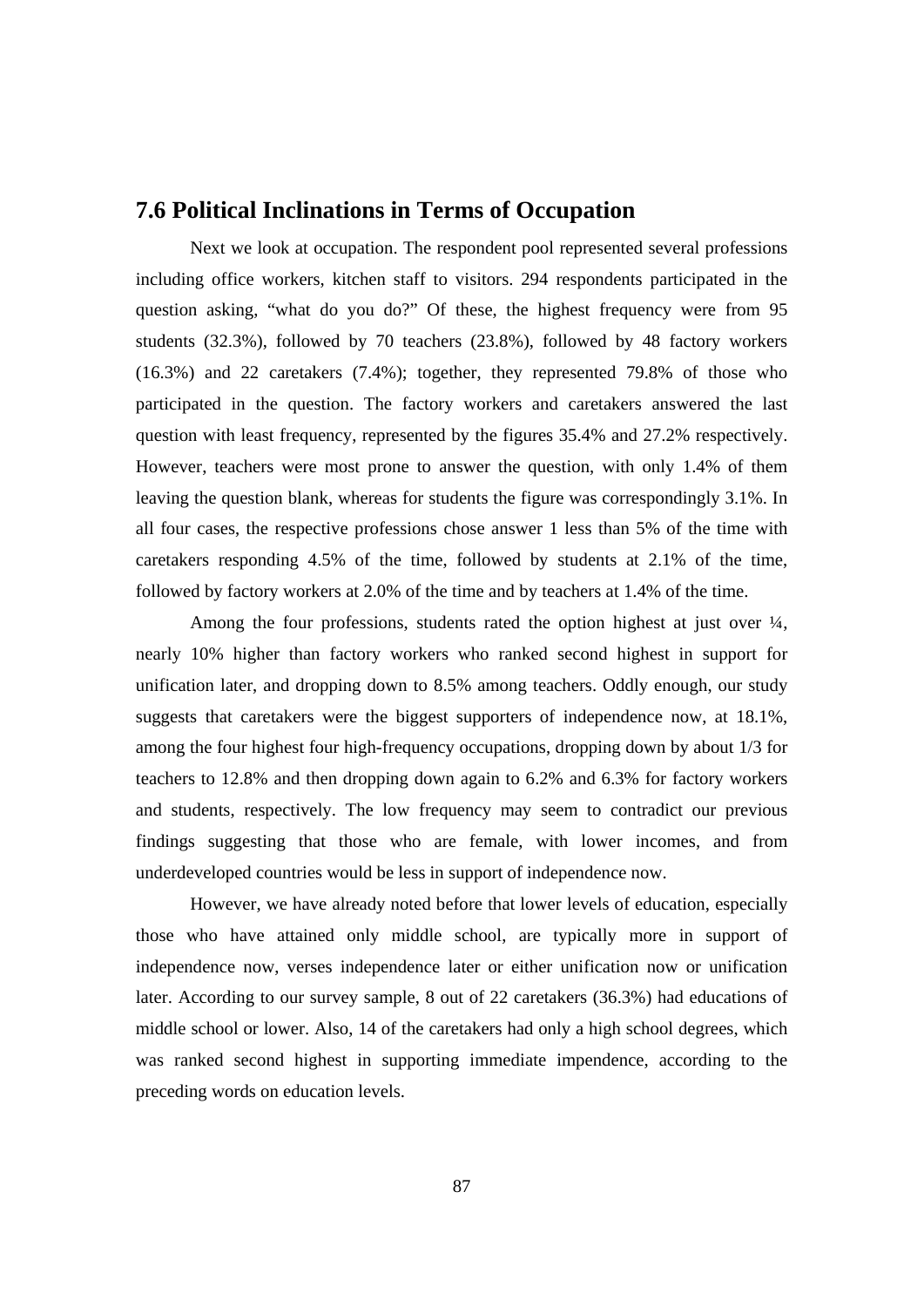|                       | Total | ┬<br>Unification now | Ņ<br>Independence now | $\ddot{\gamma}$<br>Unification later | $\ddot{}$<br>Independence later | Ņ<br>Decide later | Status quo forever<br><b>م</b> ۔ | Ķ<br>$\varphi$<br>answer | Weird answer<br>⋞ |
|-----------------------|-------|----------------------|-----------------------|--------------------------------------|---------------------------------|-------------------|----------------------------------|--------------------------|-------------------|
| Caretaker             |       |                      |                       |                                      |                                 |                   |                                  |                          |                   |
| No.                   | 22    | 1                    | 4                     | 3                                    | $\overline{2}$                  | 3                 | 3                                | 6                        | $\Omega$          |
| $(\% )$               | (100) | (4.5)                | (18.1)                | (13.6)                               | (9.0)                           | (13.6)            | (13.6)                           | (27.2)                   | (0)               |
| <b>Factory Worker</b> |       |                      |                       |                                      |                                 |                   |                                  |                          |                   |
| No.                   | 48    | 1                    | 3                     | 8                                    | 5                               | $\overline{7}$    | 4                                | 17                       | 3                 |
| (%)                   | (100) | (2.0)                | (6.2)                 | (16.6)                               | (10.4)                          | (14.5)            | (8.3)                            | (35.4)                   | (6.2)             |
| Student               |       |                      |                       |                                      |                                 |                   |                                  |                          |                   |
| No.                   | 95    | $\overline{2}$       | 6                     | 25                                   | 23                              | 31                | $\overline{4}$                   | 3                        |                   |
| (%)                   | (100) | (2.1)                | (6.3)                 | (26.3)                               | (24.2)                          | (32.6)            | (4.2)                            | (3.1)                    | (1.0)             |
| Teacher               |       |                      |                       |                                      |                                 |                   |                                  |                          |                   |
| No.                   | 70    | 1                    | 9                     | 6                                    | 29                              | 16                | 6                                | 1                        | $\overline{2}$    |
| (% )                  | (100) | (1.4)                | (12.8)                | (8.5)                                | (41.4)                          | (22.8)            | (8.5)                            | (1.0)                    | (2.8)             |

**Table 7-6:** Foreigners' Political Inclinations in Terms of Their Occupation

Besides the observable differences in levels of support for immediate independence the political inclinations of factory workers and caretakers seem to bear some similarities. This may suggest that in terms political inclinations, a semblance of division between "blue-collar" and "white-collar" workers. For instance, both groups did not answer the last question at a much higher frequency than students and teachers. However, caretakers and factory workers, while not too unlike students and teachers in supporting answer 1 **—** unification now **—** both responded at a much lower frequency. Both caretakers and factory workers answered question 3 **—** unification later **—** at a similar frequencies with 13.6% and 16.6% respectively.

This also holds true for questions 4 **—** status quo now independence later **—** with caretakers responding 9.0% of the time and factory workers 10.4% of the time. In contrast, students and teachers answered question 24.2% and 41.4% at a time, respectively. Moreover, the difference can also be seen on question 5 with caretakers answering 13.6% of the time and factory workers 14.5% of the time while students and teachers at a much higher level, 32.6% and 22.8% of the time, respectively. But on question 6, factory workers seemed to express similar support levels with 8.3% and 8.5% while caretakers responded 13.6% and students only 4.2% of the time. Perhaps what we can say about the differences regarding "blue-collar" and "white-collar" workers is that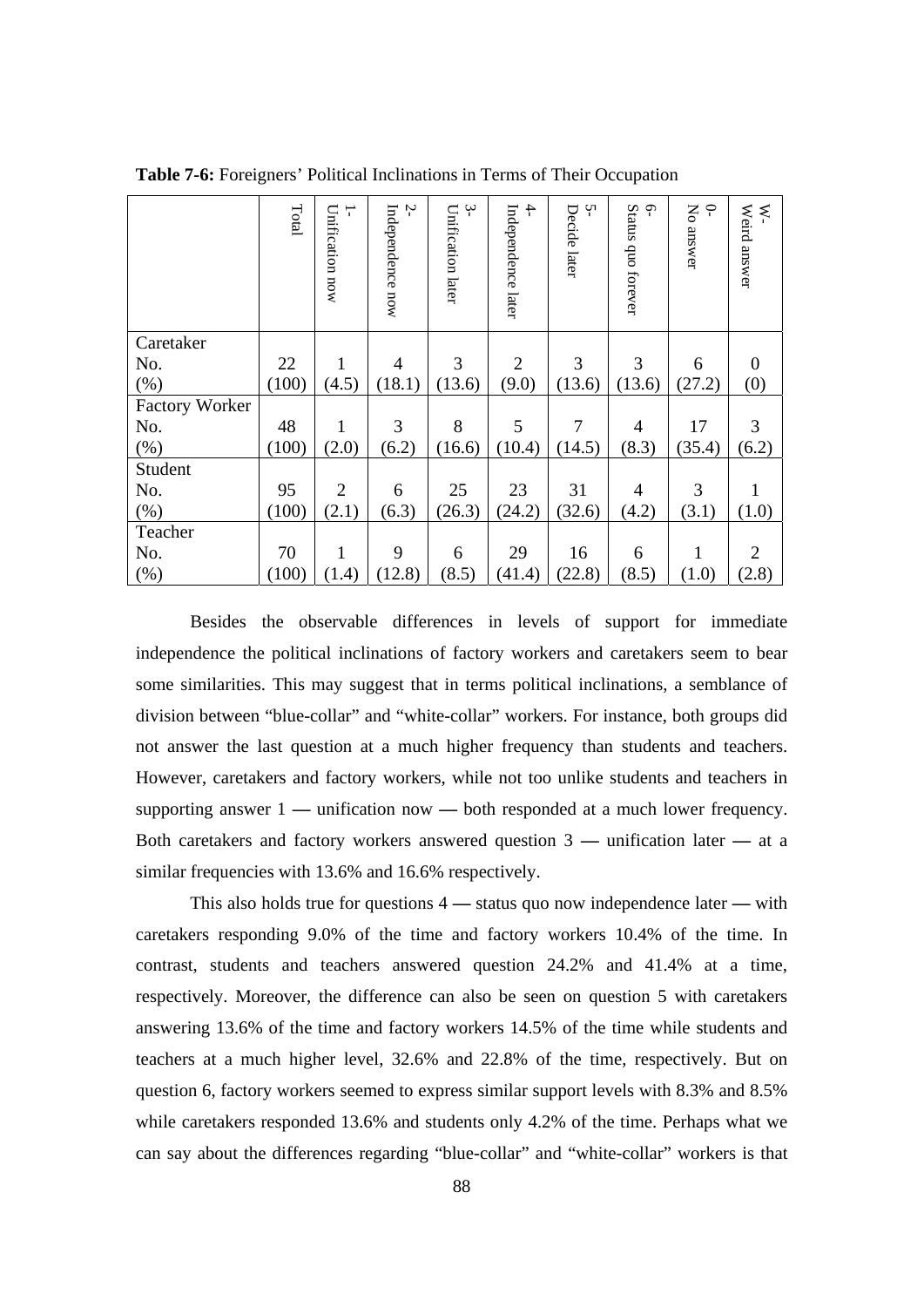the former can be seen as having support more scattered around the spectrum of policy choices in both political and temporal dimensions, whereas "white-collar" interests tend to support action later **—** both independence or unification **—** at a later date.

### **7.7 Political Inclinations in Terms of Source of Financial Support**

 Question 9 on our survey, "From whom do you receive financial support (please mark all that apply)?" was thrown out. While it was intended that respondents who were employed by a non-public entity to mark the first choice "From employers of the private sector", what in fact happened was that most several respondents marked the answer choice 6 "No financial support received", which was intended for unemployed people. It is a shame that responses from this question could not because analyzed as the intent was to explore the effects of foreigner's economic connections to society on one's political inclinations regarding the cross-Strait relationship.

#### **7.8 Summary**

Based on the above analysis, we can see that all age groups, except for the over 40 category, are more pro-independence at some point in time, verses unification at some point in time. Namely, whereas the over 40 age group rated both unification at some point in time and independence at some point in time at 30% each, they can be seen as the major outlier of the major age groups. Namely, respondents were much more prone to be pro-independence at some point in time than any other category with those 20 or younger supporting it 56.2% of the time, followed by 21-25 age group 37.2% of the time, then by 26-30 age group 32.4% of the time, then by 31-35 28.1% of the time and by the 36-40 age group 28.5% of the time.

The results show that males were about twice as likely to leave the last question blank compared to females **—** 27.6% verses 13.4%, respectively **—** and that leaving the question blank was the most popular answer among males, whereas the most popular response for females was status quo now, move toward unification or independence in the future, a figure about 5% higher than the corresponding statistic for males.